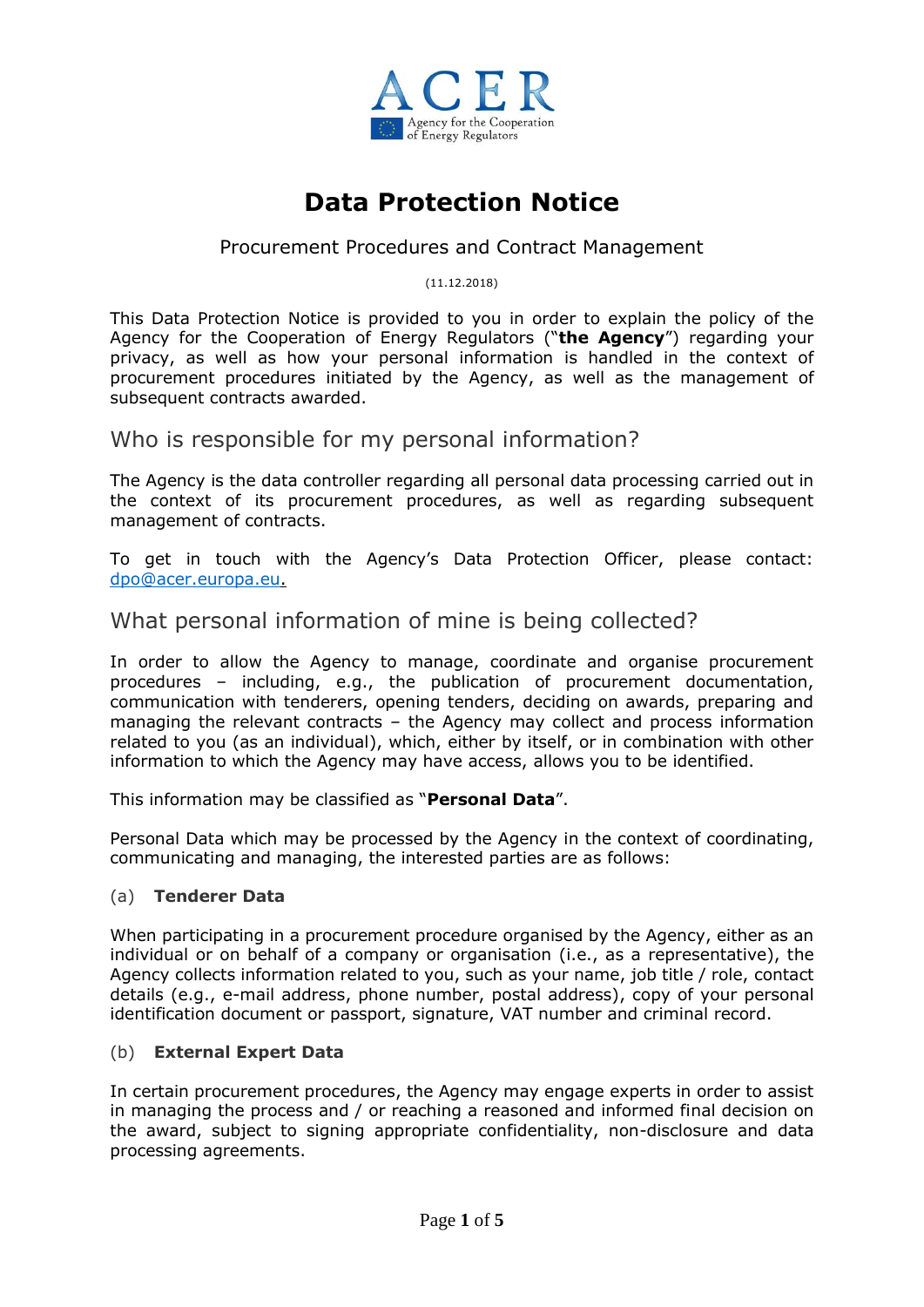

In these cases, the Agency collects Personal Data related to those experts, such as their name, contact details (e.g., e-mail address, phone number, postal address), signature and additional information included in their CVs (e.g., information related to the expert's professional and academic background).

# Why is the Agency using these Personal Data?

The Agency uses the Personal Data mentioned above for the following purposes:

#### (a) **Procurement / Contract Management**

In order to manage procurement procedures, including the publication of procurement documentation, assessment of and communication with tenderers, opening tenders, deciding on awards and preparing the relevant contracts, and to store, organise and manage all contracts entered into as a result of procurement procedures.

This includes also the steps needed for the Agency to engage external experts for any given procurement procedure – e.g., assessment of potential external experts to be engaged, communication with external experts, entering into confidentiality, nondisclosure and data protection agreements.

 It is mandatory for you to provide Personal Data to the Agency for this purpose, in order for you to be able to participate in any procurement proceedings organised by the Agency (whether as a tenderer or as an external expert). Failure to do so may prevent you from being considered by the Agency.

#### (b) **Compliance**

The Agency processes Personal Data to comply with Union or Member State laws which impose upon the Agency the collection and/or further processing of certain kinds of Personal Data.

When you provide any Personal Data to the Agency, the Agency must process it in accordance with the applicable law, which may include retaining and reporting your Personal Data to official authorities for compliance with its legal obligations.

All Personal Data processed by the Agency may be included in periodic backups carried out to ensure the availability of information stored on the Agency's IT systems, and may further be processed to ensure the appropriate handling of security incidents related to those systems, as well as the Agency's compliance with its legal obligations regarding the processing of Personal Data (e.g., related to management of personal data breaches).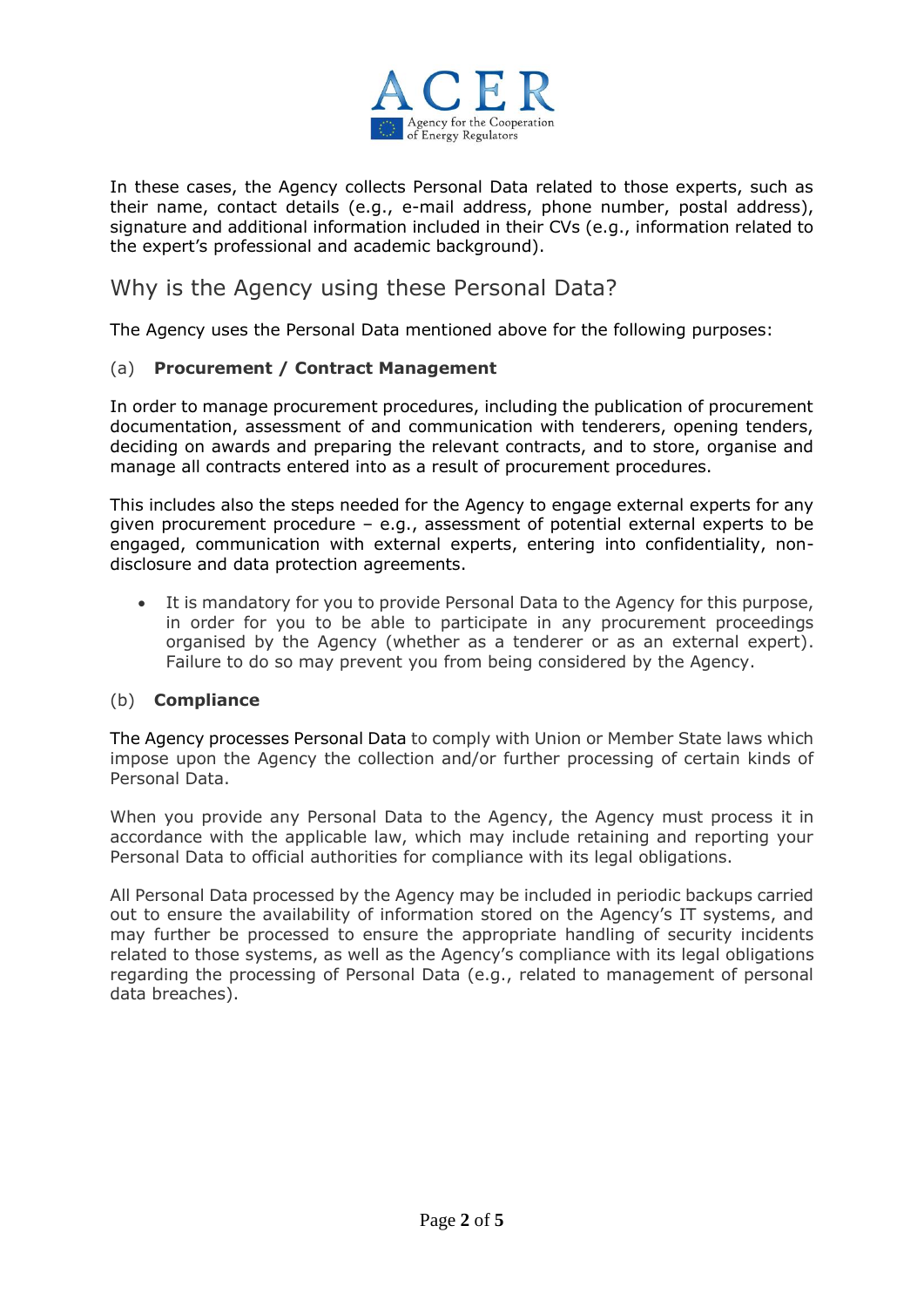

# Why can the Agency use these Personal Data?

The legal bases which the Agency relies on to process this Personal Data, according to the purposes identified above, are the following:

# (a) **Procurement / Contract Management**

Processing for this purpose is necessary in order to allow the Agency properly to manage its procurement procedures, while bearing in mind the legal obligations upon it – in particular, those within Regulation (EU, EURATOM) no. 1046/2018, of the European Parliament and of the Council, of 18 July 2018 ("**Financial Regulation**") – which serve as the grounds for the Agency to assess potential tenderers against the European Commission's Early Detection and Exclusion System ('EDES').

Furthermore, this processing is also necessary in order to allow the Agency to store and keep track of the contracts awarded to tenderers, thereby ensuring that the Agency is able to comply with its contractual obligations and enforce its contractual rights against its counterparts.

This processing is thus not only necessary for the Agency's management and functioning, but also to comply with the mentioned Union legal instruments. When dealing with individual tenderers (i.e., tenderers which are natural persons, acting on their own behalf), the Agency may also rely on the need for this processing in order to enter into and perform contracts with those tenderers.

#### (b) **Compliance**

Processing for this purpose is necessary for the Agency to comply with its legal obligations.

The inclusion of all Personal Data stored by the Agency in its IT systems in periodic backups, as well as all processing carried out to ensure the appropriate handling of security incidents related to those systems, is deemed necessary in order to ensure the proper management and functioning of the Agency and, as such, necessary in order to perform a task in the public interest.

Who can see your Personal Data, and who will they be shared with?

Your Personal Data may be shared with the following list of persons / entities ("**Recipients**"):

 Companies, entities or professional associations engaged by the Agency, including other Union institutions and/or bodies, as well as external experts, in order to provide services related to the management of procurement procedures and contracts, as well as services related to technical maintenance / assistance and operational security of IT systems used by the Agency to store Personal Data processed in connection with these purposes, which typically act as processors on behalf of the Agency, and have access to Personal Data only to the extent strictly required for them to provide those services;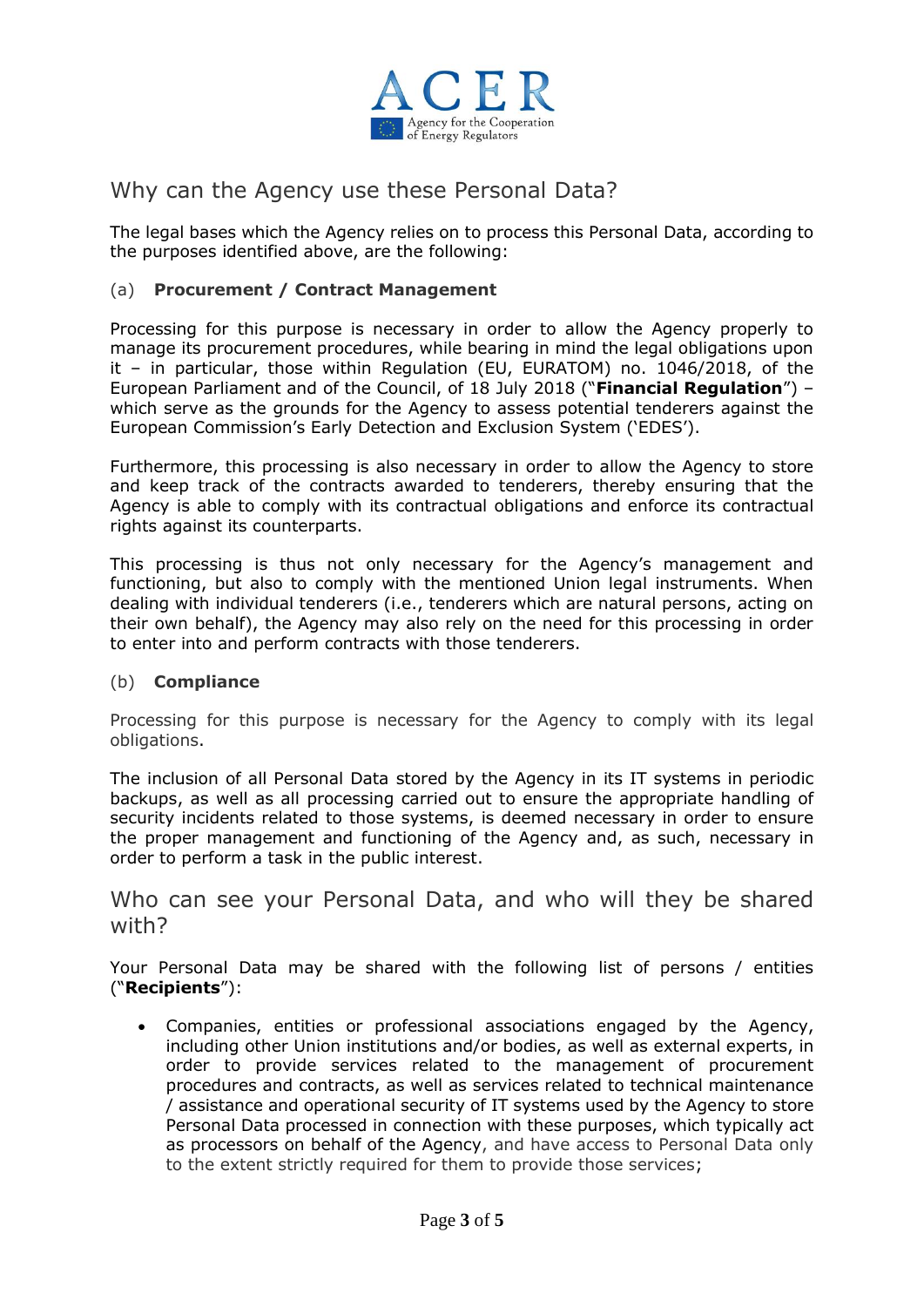

- Persons authorised by the Agency to process Personal Data needed to carry out activities strictly related to the purposes described above, who have undertaken an obligation of confidentiality or are subject to an appropriate legal obligation of confidentiality (e.g., staff members of the Agency);
- Public entities, bodies or authorities, including other Union institutions or bodies, to which your Personal Data may be disclosed, in accordance with Union or Member State law, or with binding orders from those entities, bodies or authorities.

The Agency will not transfer your Personal Data outside of the EU.

For more information on transfers of Personal Data carried out by the Agency for these purposes, please contact the Agency's Data Protection Officer, at: [dpo@acer.europa.eu.](mailto:dpo@acer.europa.eu)

# How long do we keep your data?

Personal Data processed under this Data Protection Notice are generally retained by the Agency for 5 years after the contract in question has ended or, regarding tenderers who are not awarded a contract, for 5 years after the signature of the contract with the winning tenderer. In the event that no contract is awarded the data will be kept for 5 years after the closure of the procurement procedure.

Please note that, in any case, the Agency may continue to store Personal Data for a longer period, as may be necessary for internal auditing and security purposes (including within periodic backups carried out) and, in general, to protect the Agency's interests related to potential liability related to this processing.

For more information on the applicable retention periods, please contact the Agency's Data Protection Officer, at: [dpo@acer.europa.eu.](mailto:dpo@acer.europa.eu)

# What are my rights? How can I exercise them?

As a data subject, you are entitled, in general, to exercise the following rights before the Agency:

- Access your Personal Data being processed by the Agency (and/or obtain a copy of those Personal Data), as well as information on the processing of your Personal Data;
- Correct or update your Personal Data being processed by the Agency, where it may be inaccurate or incomplete;
- Request the erasure of your Personal Data being processed by the Agency, where you feel that the processing is unnecessary or otherwise unlawful;
- Request the blocking of your Personal Data, where you feel that the Personal Data processed is inaccurate, unnecessary or unlawfully processed, or where you have objected to the processing;
- Exercise your right to portability: the right to obtain a copy of your Personal Data provided to the Agency, in a structured, commonly-used and machinereadable format, as well as the transmission of that Personal Data to another data controller.